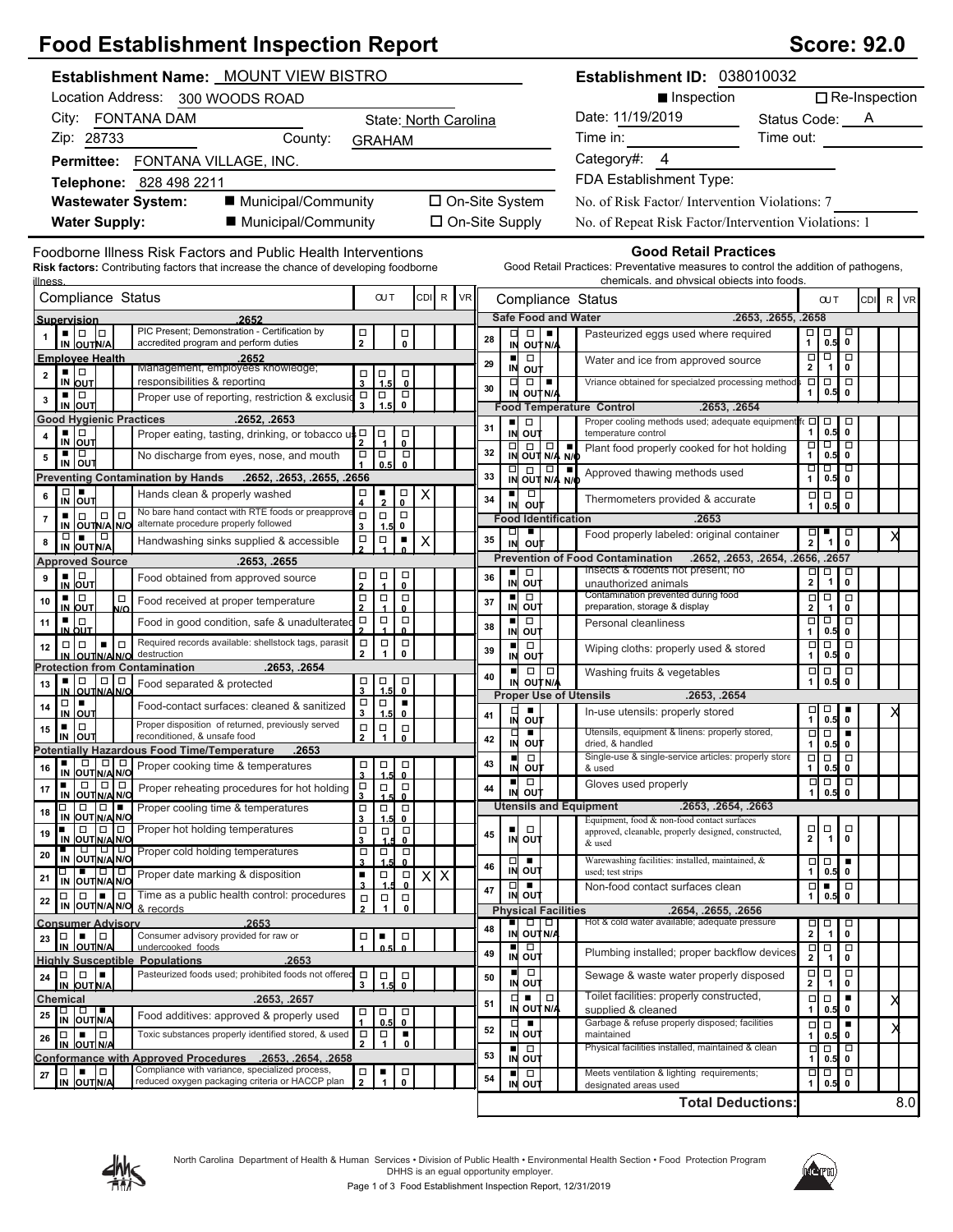## **Comment Addendum to Food Establishment Inspection Report**

| Establishment Name: MOUNT VIEW BISTRO             | <b>Establishment ID:</b>                            |
|---------------------------------------------------|-----------------------------------------------------|
| 300 WOODS ROAD<br>Location Address:               | Date: 11/19/2019<br>038010032                       |
| FONTANA DAM<br>City:<br>State: NC                 | Inspection<br>Re-Inspection<br>LΙ<br>Status Code: A |
| <b>GRAHAM</b><br>County:<br>Zip:                  | Visit<br>П<br>Category#:<br>4<br>28733              |
| <b>Wastewater System:</b><br>■Municipal/Community | Verification<br>П<br>$\Box$ On-Site System          |
| ■ Municipal/Community<br><b>Water Supply:</b>     | Name Change<br>П<br>□ On-Site Supply                |
| FONTANA VILLAGE, INC.<br><b>Permittee:</b>        | <b>Status Change</b><br>П                           |
| 828 498 2211<br>Telephone:                        | Pre-Opening Visit<br>LΙ                             |
|                                                   | Other<br>$\sim$                                     |

| <b>TEMP ERATURE O BSERV ATIONS</b> |      |                             |       |                      |      |  |
|------------------------------------|------|-----------------------------|-------|----------------------|------|--|
| It em/Loc at ion                   | Temp | It em/Loc at ion            | Te mp | <b>Item/Location</b> | Temp |  |
| Raw beef patty/walk in             | 38   | tomatoes/ prep 1            | 40    |                      |      |  |
| Hummus/ walk in                    | 37   | brisket/ prep top           | 41    |                      |      |  |
| Green beans/ walk in               | 36   | pimento cheese/ prep 1      | 40    |                      |      |  |
| Cooked chicken/ walk in            | 41   | lettuce/ prep 2             | 34    |                      |      |  |
| lettuce/ walk in                   | 39   | chicken salad/1 door cooler | 41    |                      |      |  |
| shrimp bisque/ soup warmer         | 152  |                             |       |                      |      |  |
| beef patty/ final cook temp        | 166  |                             |       |                      |      |  |
| lettuce/ prep 1                    | 39   |                             |       |                      |      |  |
|                                    |      |                             |       |                      |      |  |

## **Observations and Corrective Actions**

 **Item Number Violations cited in this report must be corrected within the time frames below, or as stated in sections 8-405.11 of the fo**

| 06 | NOT IN COMPLIANCE: CORRECTED DURING INSPECTION 2-301.12 Once hands are washed.                        |
|----|-------------------------------------------------------------------------------------------------------|
|    | a paper towel or other clean barrier shall be used to turn off the water to prevent recontamination.  |
|    | An employee had washed their hands thoroughly, however when they went to turn the water off           |
|    | they used their hands. 2-301.14; When moving from raw to ready to eat foods, employees shall          |
|    | wash their hands before donning new gloves. Cook cracked an egg to working with preparing a           |
|    | sandwich. CDI by PIC who instructed cook                                                              |
| 08 | NOT IN COMPLIANCE; CORRECTED DURING INSPECTION 6-301.12; Each hand wash sink shall                    |
|    | be provided with hand drying provisions. The hand wash sink in the dish washing area had no           |
|    | disposable towels. CDI by PIC who put a new roll. No points taken as all other sinks had paper        |
|    | towels.                                                                                               |
| 14 | NOT IN COMPLIANCE 4-602.12; Food contact surfaces of cooking shall be cleaned at                      |
|    | least every 24 hours. The racks in the smoker had not been cleaned. 4-601.11; Equipment food          |
|    | contact surfaces shall be kept clean. The slicer was found to be dirty. CDI by PIC who placed         |
|    | to be washed. No points taken as other food contact surfaces were clean                               |
| 21 | NOT IN COMPLIANCE; CORRECTED DURING INSPECTION; REPEAT VIOLATION 3-501.17; Foods                      |
|    | kept more than 24 hours must be dated with the date of prep. Brisket, unknown soup and beef           |
|    | patties were found with no date. CDI by PIC who threw out. Also, milk was found opened yesterday      |
|    | with no date. CDI by PIC who dated. 3-501.18; Ready to eat potentially hazardous foods shall          |
|    | be discarded after 7 days after prep date. Chili dated 11/2 noodles dated 11/9 smoked chicken         |
|    | wings dated 11/12 swiss cheese dated 10/30                                                            |
| 23 | NOT IN COMPLIANCE 3-603.11; If foods are cooked to customers preference, a disclaimer                 |
|    | and reminder shall be added to either the menu or on the table. The sign at the front desk            |
|    | is not sufficient.                                                                                    |
| 26 | NOT IN COMPLIANCE 7-102.11; Working containers of sanitizer shall be labeled with                     |
|    | the common chemical name. Working containers had not such identification. 7-202.11; Only approved     |
|    | toxic materials are allowed for use in a restaurant establishment. Ant bait was found that was        |
|    | unapproved in a food establishment. CDI by PIC who threw out no points taken                          |
| 27 | NOT IN COMPLIANCE 3-502.11: An establishment must obtain a variance for reducer                       |
|    | oxygen packaging or the specialized processes. PIC stated they vacuum package items for preservation. |
|    | I explained that this requires plans of HACCP or variance approval through the health department.     |
|    | PIC stated they would cease operation until approval. This the 2nd (non-consecutive)time a            |
|    | specialized process has been discovered without prior approval. If this occurs the next inspection    |
|    | an intent to suspend shall b                                                                          |
|    |                                                                                                       |